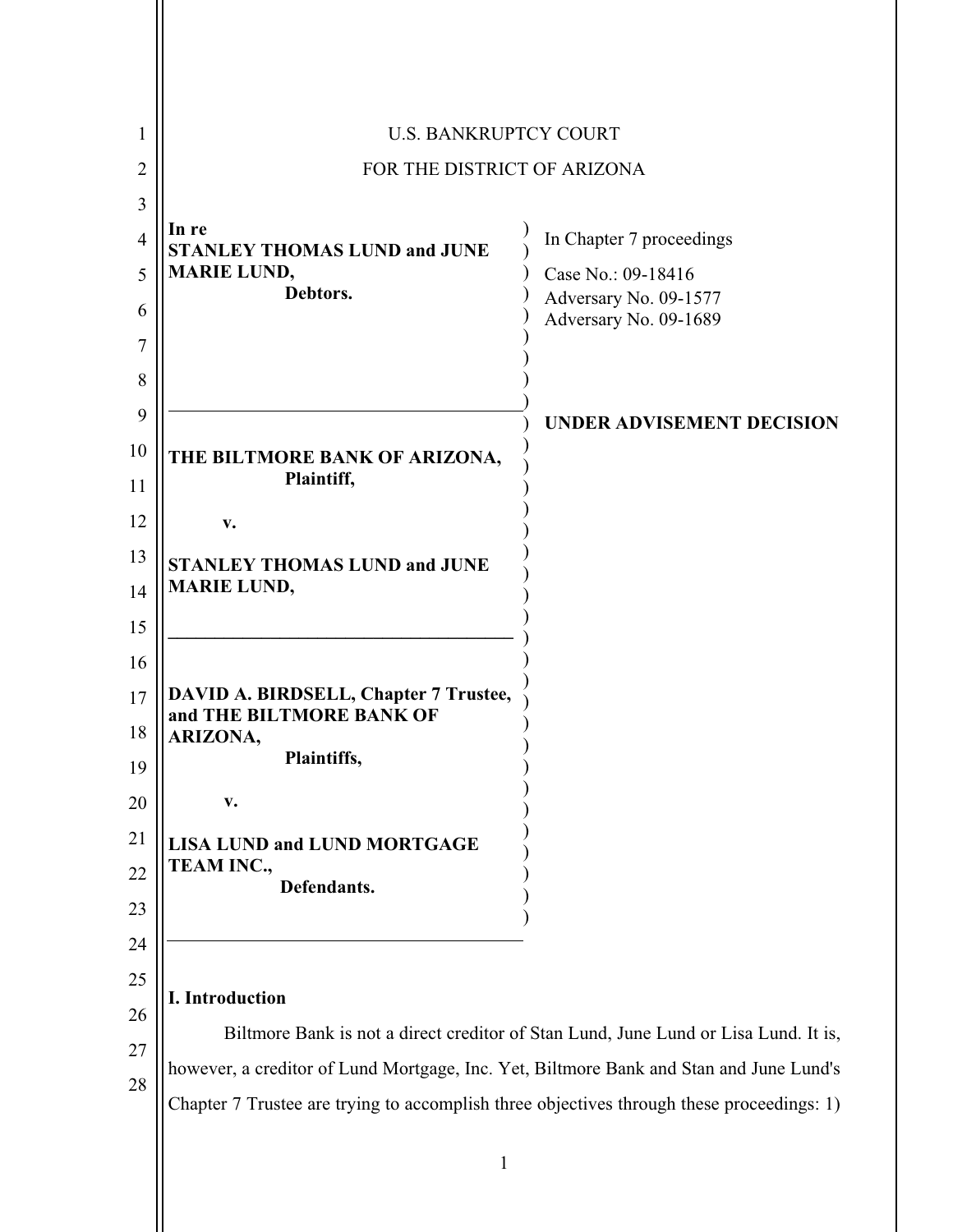1  $\overline{2}$ 3 make Stan and June Lund debtors for a debt they do not owe; 2) make that debt nondischargeable; and 3) recover non-estate property transferred from one non-debtor to another non-debtor.

#### 4 **II. Background & Facts**

L

5 6 7 8 9 10 Lund Mortgage, Inc. ("Inc") was a mortgage broker owned by Stan and June Lund (the "Lunds") who listed it as an "AKA" on their bankruptcy schedules<sup>1</sup>. Stan Lund ("Stan") was Inc's president, director and responsible individual. Lisa Lund ("Lisa"), Stan's daughter, was the vice-president of Inc. The Biltmore Bank of Arizona ("Biltmore") and Inc are parties to a Wholesale Broker Agreement under which Biltmore funded loans originated by Inc. The Lunds are not guarantors of the Biltmore debt.

11 12 13 14 A dispute under the Wholesale Broker Agreement in March of 2007 led to litigation. The Arizona Superior Court granted summary judgment in Biltmore's favor against Inc, but not the Lunds, for over \$300,000 in May 2009. ("State Summary Judgment").

15 16 Inc became insolvent in September  $2007<sup>2</sup>$  and eventually closed its doors on June 1, 2009.

17 18 19 20 21 In February 2009, Lisa and Matt Oliver, her husband, incorporated Lund Mortgage Team ("Team"). The Arizona Department of Financial Institutions granted Team a mortgage broker's license on April 30, 2009. Stan was originally listed as the responsible individual for Team, but that title was later given to Lisa once she became a licensed broker.

22 23 24 25 26 27 It is undisputed that the purpose and operation of Inc and Team are virtually identical, that Team and Inc have the same business address (8765 W. Kelton Lane, Suite C-1, Peoria, Arizona 85382), phone number (623-875-9940), and website domain name (www.lundmortgage.com). Advertising for Team continues in the same way as for Inc – it is indistinguishable. For both entities, the focus of the advertising is consistently on Stan's experience and expertise without mention of Lisa.

<sup>28</sup>  $<sup>1</sup>$  This simple act has spawned some of the theories presented in these adversary proceedings.</sup>  $2^2$  A fact admitted by the Lunds in their response to a previous summary judgment motion before this Court.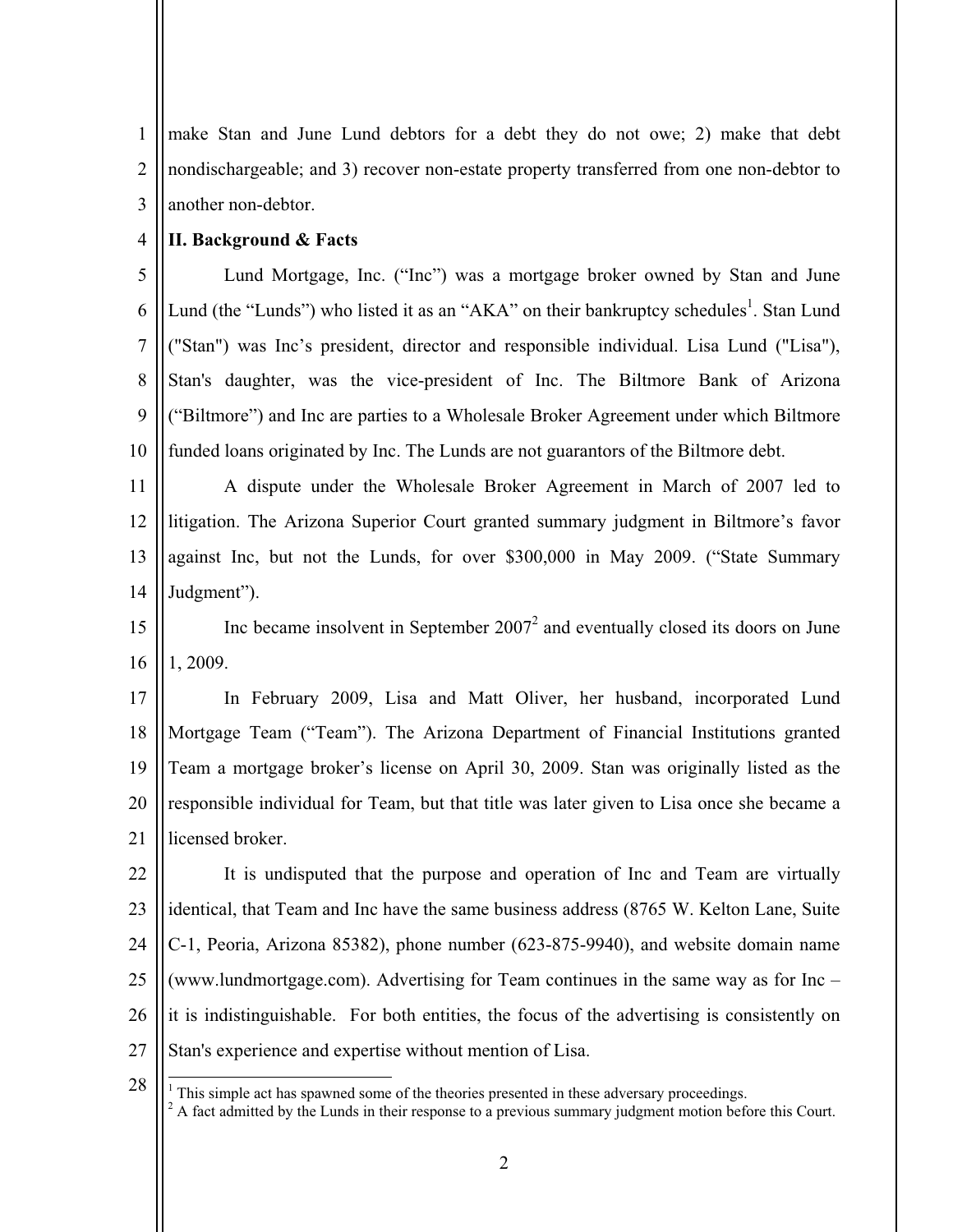1  $\overline{2}$ 3 4 5 6 Biltmore alleges that Stan and Lisa acted in concert to transfer the assets of Inc to Team in order to avoid the consequences of the State Summary Judgment. Beyond the physical address, phone number, and website, Biltmore alleges that Stan Lund transferred other Inc intangibles, such as its slogan, website content, customer contacts, workforce and goodwill as well as tangible assets such as office furniture, computers and other office related machines ("Asset Transfers").

7 8 9 10 11 12 13 Biltmore also alleges that Stan caused monetary transfers in the form of equity distributions to himself, a gift to Lisa and a loan to Team ("Monetary Transfers"). The Asset and Monetary Transfers were, argues Biltmore, violations of the Arizona trust fund doctrine and thus non-dischargeable under  $\S 523(a)(4)$ . Further, they are evidence of an intent to hinder, delay or defraud creditors under  $\S 727(a)(2)$  and thus support denial of the Lunds' discharge. These are the contentions in adversary proceeding 09-1577 ("1577").

14 15 16 17 18 19 This Court granted partial summary judgment to Biltmore in 1577 in August 2010 holding that certain monetary distributions in the amount of \$97,018.30 from Inc to Stan were a violation of the trust fund doctrine under Arizona law and therefore nondischargeable under  $\S 523(a)(4)$ .<sup>3</sup> The Court held a trial in 1577 regarding the remaining transfers on September 13, 2010. The Court took the matter under advisement at that time.

20

21 Meanwhile, the Trustee and Biltmore brought a second adversary proceeding, 09- 1689 ("1689"), this time against Lisa Lund and Team, alleging liability for an avoidance

22

 $\overline{a}$ 

<sup>23</sup> 24 25  $3$  The Debtor has not raised as a defense either at summary judgment or at trial whether Biltmore had standing to bring the trust fund claim. Some courts have held that such a claim belongs to the estate and may only be brought by the trustee. *See A.R. Teeters & Assocs., Inc. v. Eastman Kodak Co.*, 172 Ariz. 324, 333 n. 1 (Ariz. App. 1992); *N. Am. Catholic Educ. Programming Fund., Inc. v. Gheewalla*, 930 A.2d 92 (Del. 2007) . The underlying validity of this argument is suggested by Biltmore's acknowledgement that it is only entitled to its pro rata share of any recovery, as the initial judgment makes clear.

<sup>26</sup> 27 Other cases suggest, without deciding, that a creditor has standing. *In re Weinberg*, 401 B.R. 19 (9th Cir. BAP 2009). Cases from other jurisdictions go further and hold that creditors have standing to the exclusion of the trustee. *In re Worldwide Wholesale Lumber, Inc.*, 372 B.R. 796, 815 (Bankr.D.S.C. 2007). However, having been resolved in Biltmore's favor in the summary judgment and not raised at trial, Biltmore's standing is the law of the case and will not be revisited.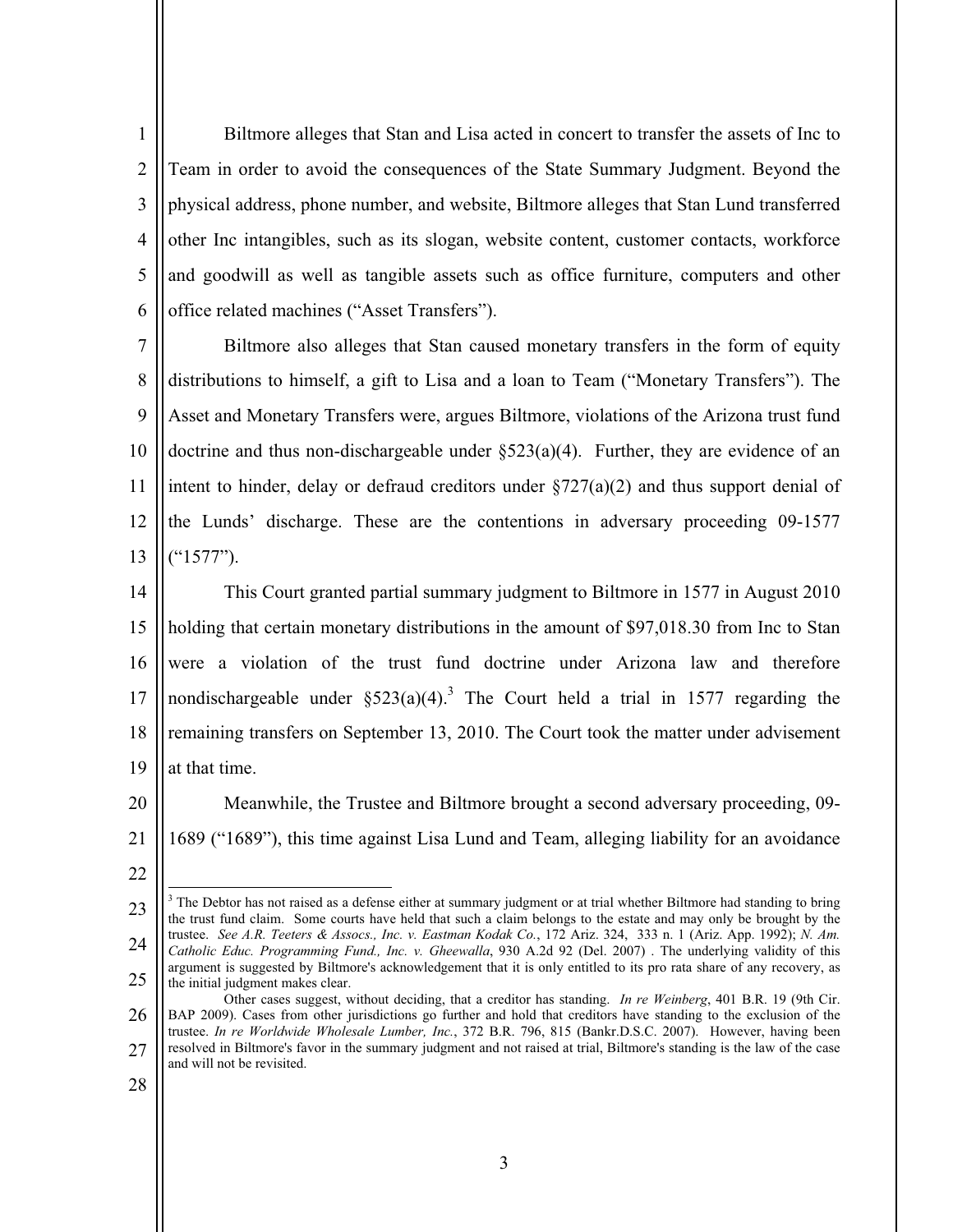1 2 3 4 5 6 7 8 9 and recovery of fraudulent transfer under §§ 544, 548, 550, and A.R.S. § 44-1001 *et seq.*, a violation of the trust fund doctrine by Lisa and Team, breach of fiduciary duty, aiding and abetting a breach of fiduciary duty, and successor corporate liability. Soon after the trial in 1577, the Trustee, along with Biltmore, brought a partial summary judgment in 1689 against Team seeking a determination that Team is a mere continuation of Inc ("Trustee's Summary Judgment"). It was puzzling that the Trustee's Summary Judgment proceeded separately from the trial because both adversary proceedings involve many of the same parties and core facts, although the defendants are different. After a hearing on the Trustee's Summary Judgment, the Court took the matter under advisement.

10 11 12 13 14 15 In February 2011, the Court did not decide the issues, but instead asked the parties to clarify two issues: 1) which claims lie against the Lunds, Inc and/or both; and 2) what effect, if any, a ruling on one matter will have on the other and why have they been presented in this way. The parties' subsequent filings and statements did not effectively address these issues and were not helpful to the Court. In the absence of such guidance from the parties, the Court will now decide the issues as it sees them.

#### 16 **III. Analysis**

17

## *A. Trial – § 523(a)(4)Nondischargeability*

18 19 20 21 22 23 24 25 26 27 28 "A discharge under Sections 727, 1141, 1228 (a), 1228 (b), or 1328 (b) of this title does not discharge an individual debtor from any debt— … for fraud or defalcation while acting in a fiduciary capacity, embezzlement, or larceny." 11 U.S.C. § 523(a)(4). "[E]xceptions to discharge should be strictly construed against an objecting creditor and in favor of the debtor." *In re Riso*, 979 F.2d 1151, 1154 (9th Cir. 1992). The core of Biltmore's claim is the trust fund doctrine under Arizona law. Officers become liable to creditors under the trust fund doctrine when a corporation transfers assets of the corporation to the officers while the corporation is insolvent. *In re Jacks*, 266 B.R. 728 (9th Cir. BAP 2001); *In re Weinberg*, 410 B.R. 19, 34 n 10 (9th. Cir. BAP 2009). However, "payments or transfers to non-insider creditors in the ordinary course of business" are not violations of the trust fund doctrine. *Id.* As previously determined by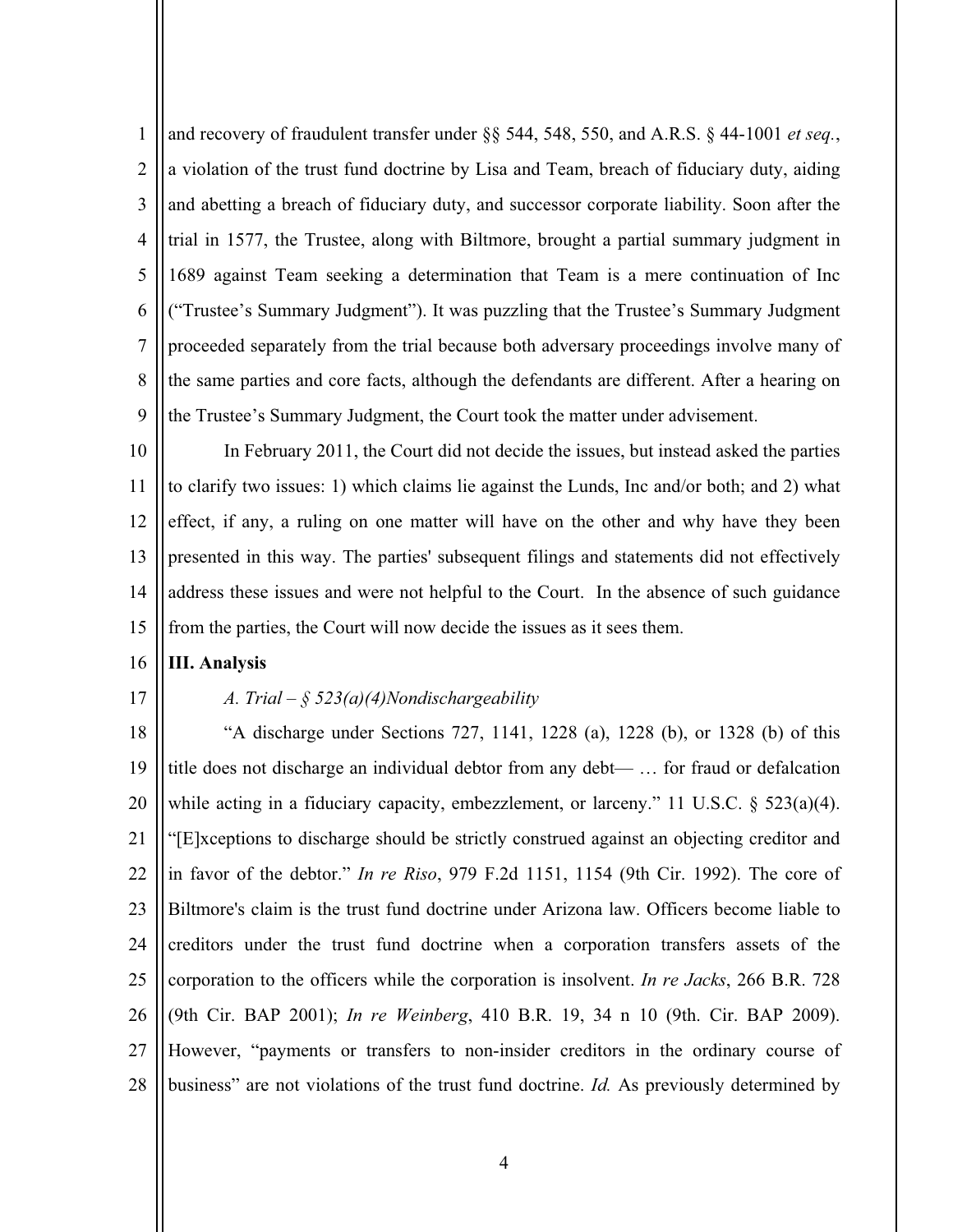1  $\overline{2}$ 3 4 5 the Court, Stan is liable to Biltmore under the trust fund doctrine due to Inc's insolvency in September 2007 and Stan's position as president of Inc, not because of an independent, free standing debt between Stan and Biltmore. Thus, the §523(a)(4) issue at trial was an extension of the matter previously determined by the Court but with a different set of asset transfers at issue.

### i. Monetary Transfers

7 8 Stan directed monetary transfers worth several hundred thousand dollars after Inc was insolvent.

9 10 11 12 13 14 15 16 According to the Lunds' answer to question 1 of the Debtors' Statement of Financial Affairs, Stan took almost \$235,000 in disbursements from Inc in 2007 (\$85,876), 2008 (\$129,905), and 2009 (\$19,092). These figures are corroborated by Inc's and the Lunds' 2008 Federal Tax Returns which show a disbursement of \$129,905 to the Lunds in 2008. Stan testified that he took disbursements from Inc in lieu of paychecks because he could not afford to pay matching taxes such as Social Security. According to his testimony, he then used these funds to pay personal bills and some corporate bills. He provided no documentation showing the exact bills he paid.

17 18 19 20 In addition to the transfers to Stan, Inc transferred \$12,500 to Lisa and lent \$27,500 to Team on May 15, 2009. Stan characterized the \$12,500 transfer to Lisa as both as a belated wedding gift and a partial payment of unpaid past due wages of \$16,000. The loan, testified Stan, was repaid within the month.

21 22 23 24 25 26 27 The Court concludes that these transfers from Inc to Stan, Lisa, and Team are all violations of the trust fund doctrine. Stan, while a fiduciary of Inc, clearly transferred money to himself, an insider, and Lisa, an insider. Stan provided no evidence of what bills he paid – corporate or personal – with the transferred funds. There is no evidence that any of these distributions were used to pay creditors of Inc in the ordinary course. Further, and quite telling, in the Lunds' closing brief they claim that "[Stan] used those distributions to pay his personal ongoing living expenses and to attempt to bring current

28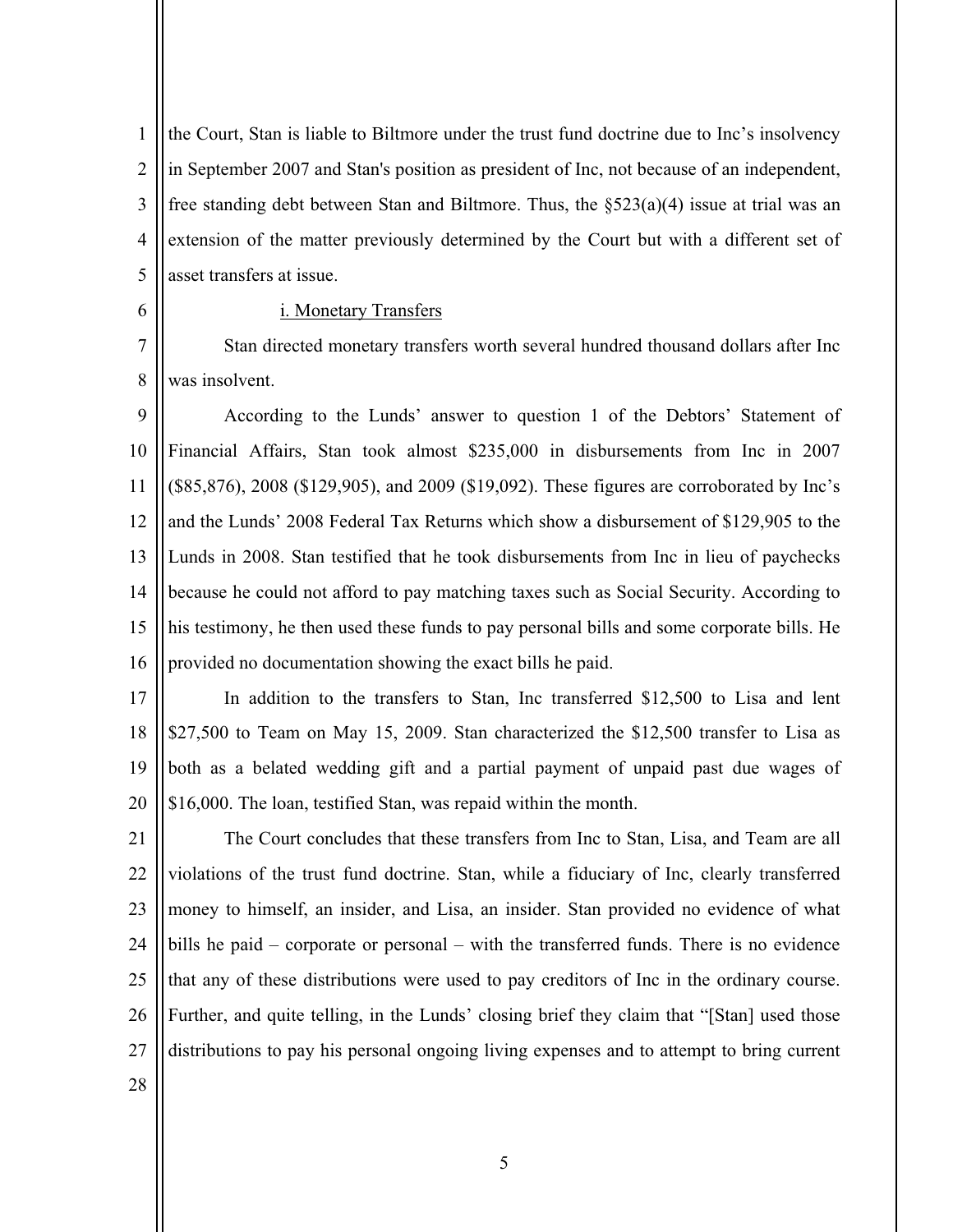1 2 the obligation on other properties, which he eventually lost." Closing Brief at p. 2 ll. 1-3 (1577, Dkt #60).

3 4 5 6 7 8 The timing of these transfers to Lisa and Team are no coincidence. At the end of April or the beginning of May 2009 Stan decided to shut down Inc and gave its employees 30 days' notice; on May 15, 2009, the Superior Court entered the order granting Biltmore summary judgment; on the same day Inc made the loan and gave the "wedding gift". The Court finds that Stan attempted to divert funds from Inc to himself, Lisa and Team.

 $\mathbf Q$ 10 11 The "wedding gift" to Lisa, who was at one time a vice president, was clearly made to an insider and not made in the ordinary course. Again, it was a violation of the trust fund doctrine.

12 13 14 15 16 17 18 The loan to Team is also a violation of the trust fund doctrine. Obviously, a loan made to a potential competitor is not made in the ordinary course. Arguably, the loan wasn't made to an insider, but instead made to a separate company. But remember, Lisa and Stan were, respectively, the founder and responsible party of Team at this time, so that Team is, at the least, an insider of an insider. Moreover, there is no paper or other corroborating evidence that this loan was repaid. And if it was repaid, according to Stan Lund's own testimony, the funds were used to repay his personal debt.<sup>4</sup>

19

ii. Amount of Monetary Transfers to be held non-dischargeable

20 21 22 23 24 Now for the numbers. Summary judgment was given for \$43,658.24. This represents Biltmore's pro rata amount (as a creditor of Inc) of the \$97.018.31 in monetary transfers identified therein. The evidence at trial demonstrated an additional \$137,854.70. Thus, judgment for monetary transfers proven at trial will be entered in the amount of \$62,034.61.

25

 $\overline{a}$ 

<sup>26</sup> 27 28 <sup>4</sup> The Court has already determined on summary judgment that Stan received \$84,208.30 in payments and June \$310. Therefore, this total of \$84,518.30 is included within, and not in addition to, the \$234,873 detailed in the body of this decision. In addition, the Court also considered the \$12,500 "gift" to Lisa in the summary judgment decision so that amount should be included only once in the judgment amount. In addition, the Plaintiff has proven an additional \$119,038 As these transfers affect all creditors, the Court will apply a factor of 45%, as previously determined, to calculate the amount of judgment in favor of Biltmore.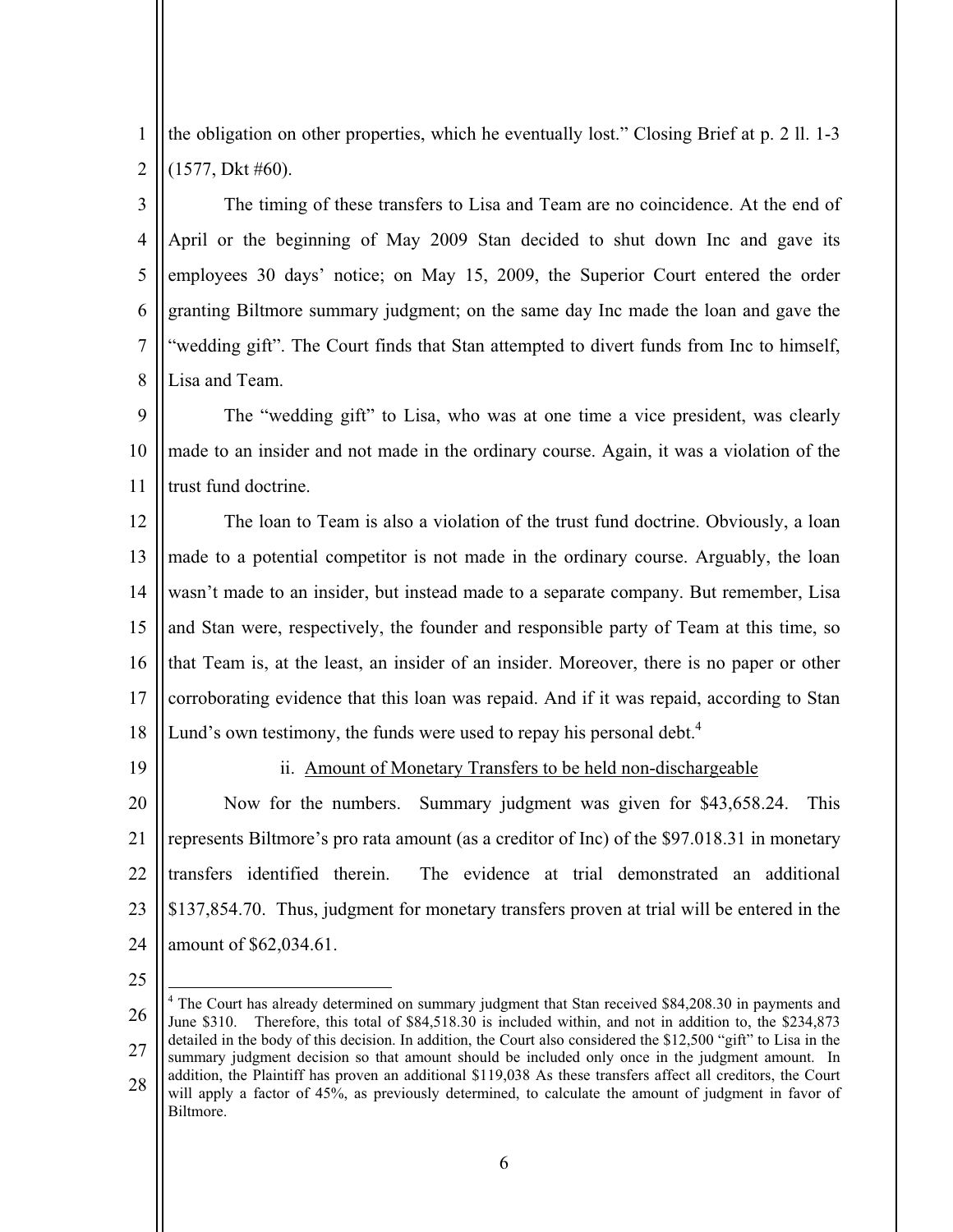1  $\overline{2}$ 3 4 5 6 Biltmore requests 45% of an additional \$119,038 in transfers reflected in Ex. 2, the Statement of Financial Affairs. *See* Answer 23, filed in the administrative case. But there is no evidence of whether that amount is included in the amounts already found or from a different source. If from Team, for example, the trust fund doctrine would not apply as Biltmore is not a creditor of Team. Therefore, the proof fails as to this additional amount.

## ii. Asset Transfers

8 9 In addition to the Monetary Transfers, Stan caused multiple Asset Transfers after Inc was insolvent.

10 11 12 13 14 15 16 Just before it closed, Inc sold its office equipment to Lund Realty – a corporation incorporated by Lisa – for \$3,000. Unsurprisingly, there is no paper work for either the sale itself or what the proceeds of the sale went to pay. Additionally, there is the transfer of the intangible assets. There is no doubt that Team is using Inc's former phone number, internet address, slogan and physical address. Stan, as Inc's fiduciary, made no attempt to capitalize these assets for the benefit of his creditors, but instead gave them to a competitor. The Asset Transfers are a violation of the trust doctrine.

17 18 19 20 However, there was no proof of the value of the assets transferred. Ultimate liability depends both on the proving liability and damages. Here, no damages were proven as to the non-monetary transfers and therefore judgment will not be given for any amount on that account.

21

7

# *B. Trial – §727(a)(2) Denial of Discharge*

22 23 24 25 26 27 Under §727(a)(2) the Court can deny a discharge if the *debtor* "with intent to hinder, delay, or defraud a creditor" transferred property of the *debtor* or the *estate*. Inc is not a debtor. All the property transferred belonged to Inc. The Debtors are the Lunds. Biltmore has acknowledged that there is no separate pre-petition liability of the Lunds to Biltmore. Therefore, Biltmore has not shown that there was a transfer of property either of the estate or of the debtor.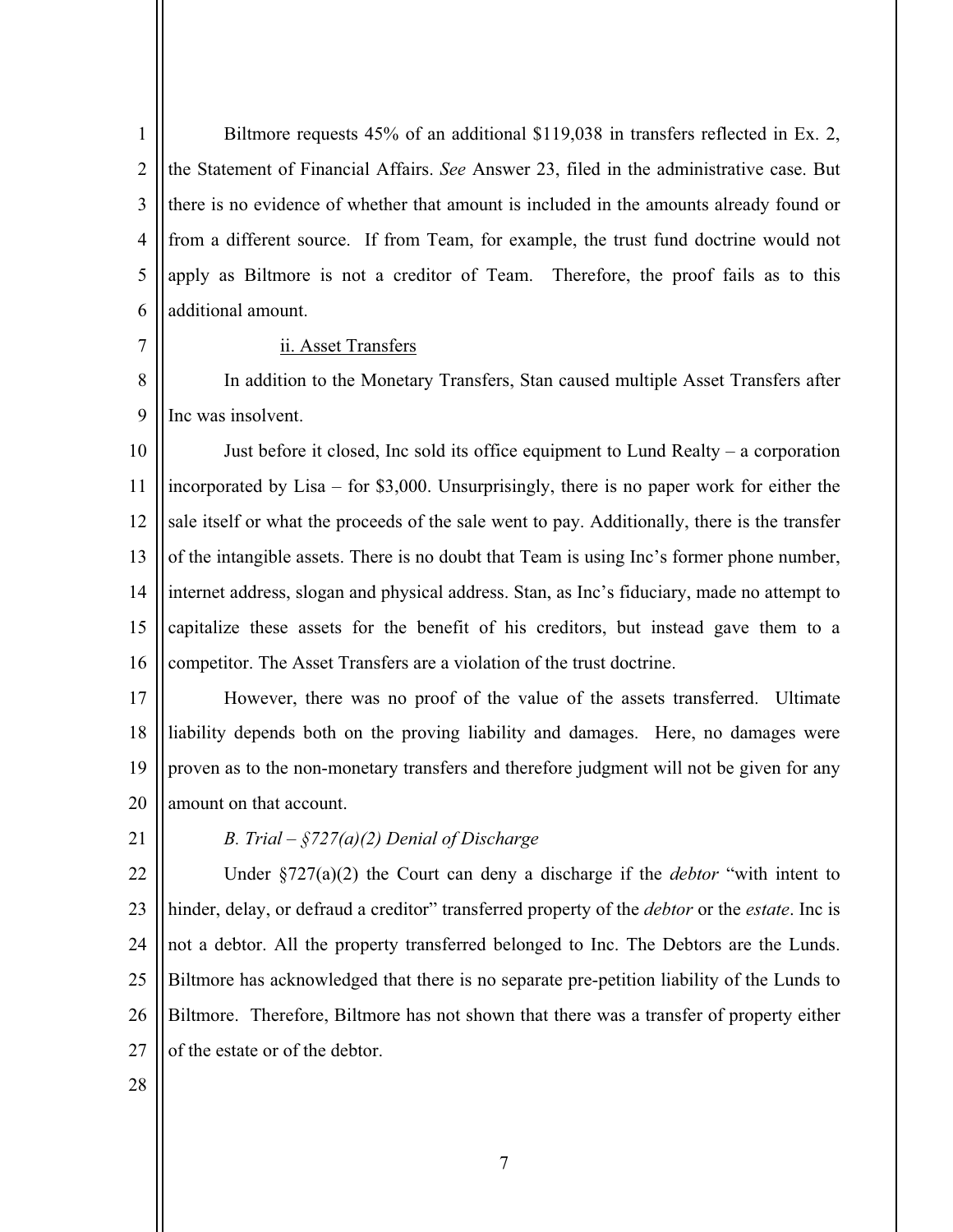1  $\overline{2}$ 3 4 5 6 7 8 The gravamen of the Biltmore claim, however, is that Inc and the Lunds are one and the same and therefore transfer of assets of Inc are transfers of the Lunds, in effect piercing the corporate veil for this purpose. But Biltmore cannot have it both ways. Its non-dischargeability complaint is premised upon, indeed dependent upon, the separateness of Lund and Inc, otherwise the trust fund theory would be inapplicable. Having chosen that route for section 523, it is judicially estopped from switching course and taking a totally inconsistent route for purposes of Section 727. Thus, judgment on the denial of discharge claim will be given to the Lunds.

9

 *C. Trustee's and Biltmore's Second Motion for Summary Judgment*

10 11 12 13 14 15 16 17 18 In the Trustee's Summary Judgment, the Trustee and Biltmore ask the Court to determine that Team is a mere continuation of Inc under Arizona law. Conflating Inc and Team does not present the same inconsistency issues as conflating Lunds and Inc as the other adversary proceeding contains no claims against Team. However, the Court must take care not to decide a state law claim in a vacuum. Instead, it has "arising in" jurisdiction, authorizing the entry of a final judgment, only if the state law claim is closely intertwined with an underlying bankruptcy issue. Otherwise, the issue is, at best, "related to" Title 11 and Article III concerns arise. *See Stern v. Marshall,* 131 S.Ct. 2594 (2011).

19 20 21 22 23 24 25 26 27 Here, the controversy does not arise in this Title 11 case because resolution of this type of dispute cannot comfortably fit within any of relevant subsections of 28 U.S.C. § 157(b). At first blush, the controversy appears to implicate the extent of property of the estate. Although § 157(b)(2) does not specifically list determination of whether certain property ostensibly owned by another is indeed property of the estate, it does so by clear implication. For example, five of the subsections of  $157(b)(2)$  refer to the "estate" and, in particular, subsection O refers to actions relating to the liquidation of property of the estate. Code Section 541 defines property of the estate broadly to include all "legal and equitable" interests of the debtor in property, which appears to encompass interests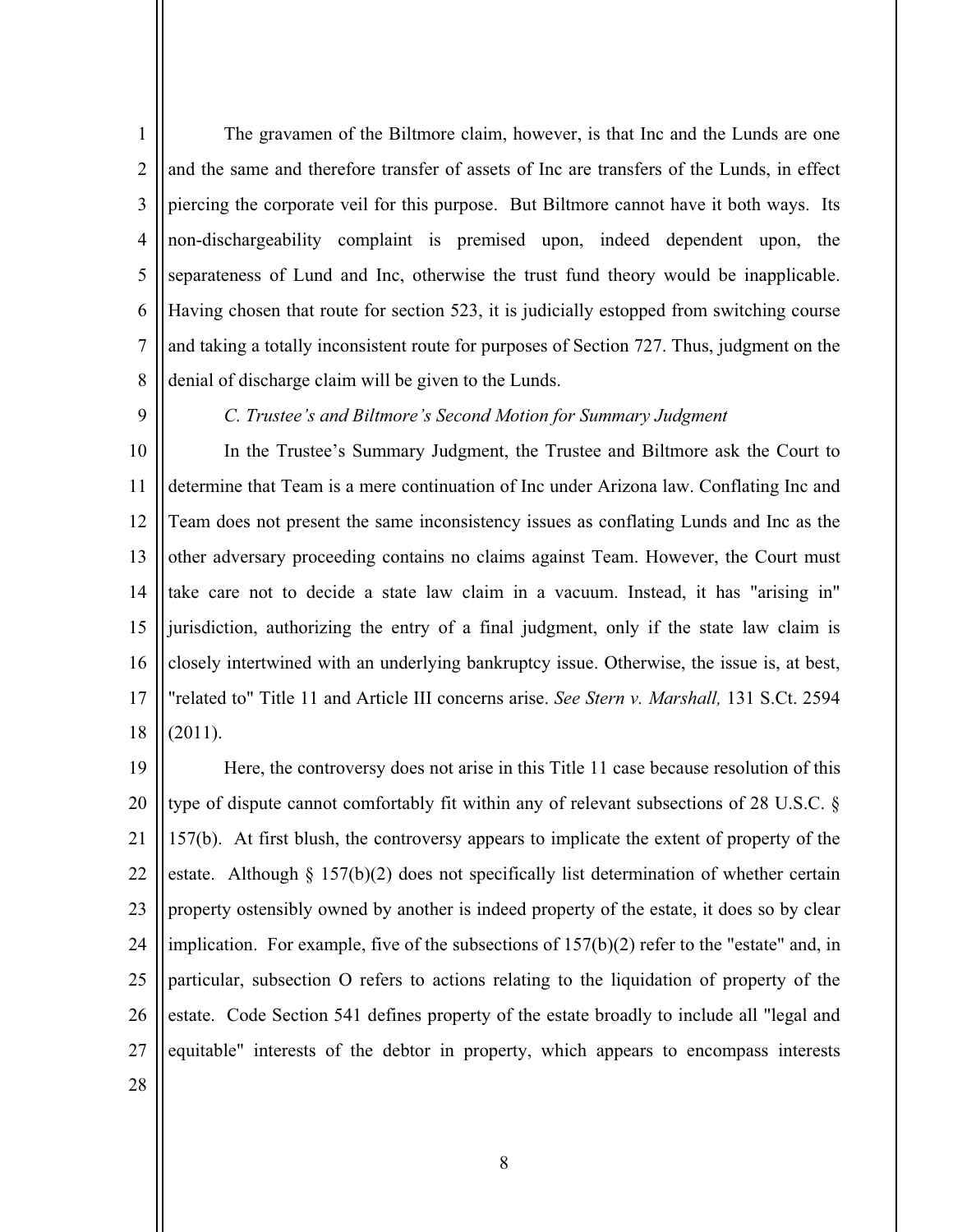1 2 determined by a court rightly to belong to the estate through the application of rules of law like piercing of the corporate veil or "mere continuation."

3 4 5 6 7 8 9 10 11 12 13 14 15 All of this would be comforting if the cause of action was to find that Team is a mere continuation of Stan, who, after all, is a debtor here. But that's not what the complaint seeks – rather it is to remove the distinction between Inc and Team, not the Lunds and Team. And, although the Lunds did list Inc as an AKA on their schedules, this one bit of either carelessness or conscious action cannot be the sole factor determining whether the Lunds and Inc are to be conflated as well. And, as noted above, Biltmore, at least, has already chosen separateness as the vehicle for its recovery. So can the trustee take a different tack? He may only do so if he first proves that Inc is a continuation of the Lunds and that has yet to be undertaken in adversary 1689. In short, this is an action by a trustee to conflate two non-debtor entities, which, even if successful, would not by itself enhance his estate. Therefore, the Court concludes that the Trustee's claim is only related to, but does not arise in, this Title 11 case. For that reason, it is non-core and a final judgment may not be entered by this Court.

16 17 18 19 Neither party has asked the Court to make a recommendation to the District Court on the pending motion for summary judgment and the Court will decline to do so without such request. Nevertheless, the Court does note that proceeding on that course without first addressing the nexus of Inc to the Lunds would seem ill-advised.

20 21 22 23 24 Therefore, the Court will deny the motion for summary judgment with prejudice as to Biltmore and without prejudice as to the Trustee. If the Trustee seeks relief consistent with this decision prior to the expiration of thirty days, final ruling will be deferred pending resolution of any such future motion. If such a motion is filed, the parties should also address the issues identified above under 28 U.S.C. §§ 1334 and 157.

- 25 **IV. Conclusion**
- 26

27 In 1577, the Court determines that the Monetary Transfers are nondischargeable under  $\S$  523(a)(4) in the additional amount of \$62,034.61 and declines to award any